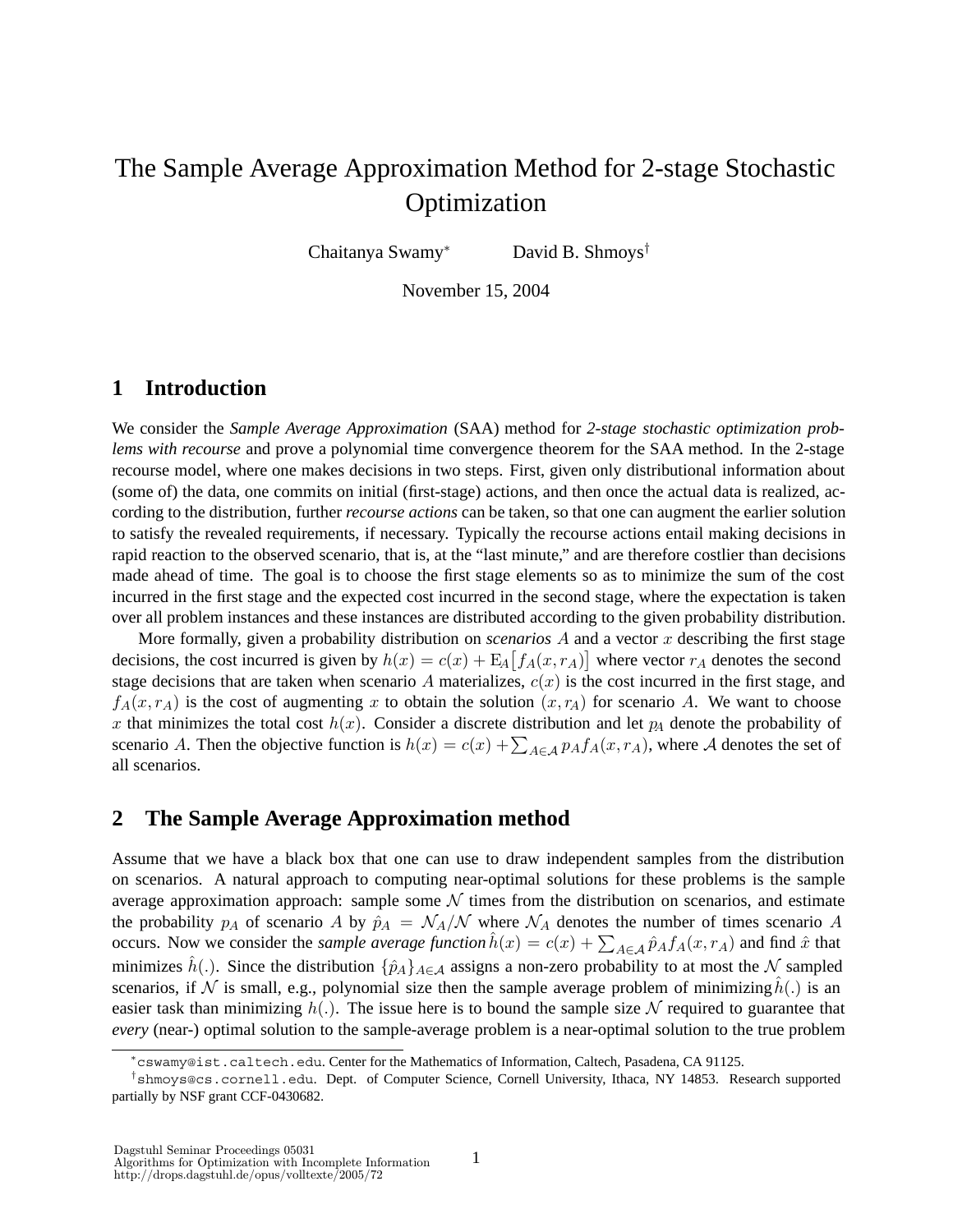with high probability. Intuitively we need N large enough so that the function $\hat{h}(.)$ , is in some sense, a close approximation to  $h(.)$ .

We show that for a large class of 2-stage stochastic linear programs, namely the class considered by Shmoys and Swamy [5], we can bound  $\mathcal N$  by a polynomial in the input size, the inverse of the desired accuracy, and the maximum *ratio* λ between the second-stage and first-stage costs. This thus gives more efficient algorithms for solving this class of problems than the algorithm in [5], which is encumbered by the machinery of the ellipsoid method. In comparison, Kleywegt, Shapiro, and Homem-De-Mello [2] (see also [4]) gave a bound on the sample size that depends on the variance of a certain quantity that need not depend polynomially on the input size or  $\lambda$ . Very recently Nemirovskii and Shapiro (personal communication) independently showed that for the stochastic set-cover problem with second-stage costs that are non-scenario dependent, the bound of Kleywegt et al. is a polynomial bound, *provided that one preprocesses the input to eliminate certain first-stage decisions*, and then applies the SAA method to the reduced problem. In terms of lower bounds on the sample size, it was shown in [5] that the dependence on  $\lambda$  cannot be avoided.

Our proof technique is different from that of [2], and exploits the notion of subgradients and approximate subgradients that was used in [5]. The ellipsoid-based convex minimization algorithm given by Shmoys and Swamy [5] shows that, under an appropriately defined notion of approximate subgradient, one can minimize a convex function in polynomial time *using only approximate subgradient information* about the function. For a given class of convex functions, if one can compute these approximate subgradients efficiently by some uniform procedure, then one might be able to interpret these vectors as *exact* subgradients of another "nice" function, that is, in some sense, "fit" a nice function to these vectors, and thereby argue that minimizing this nice function yields a near-optimal solution to the original minimization problem. For the class of 2-stage problems considered in [5], one can compute approximate subgradients by simply sampling and averaging, and therefore it turns out that the "nice" function is the sample average function $h(.)$ .

We believe that our proof is simpler and may be of independent interest. The proof does not rely on anything specific to discrete probability distributions and therefore extends to the case of continuous distributions. In essence, our proof suggests that a performance guarantee statement about any algorithm that uses approximate subgradients computed by sampling in some uniform way, can be translated to a statement about the performance guarantee of the sample average method. We believe that our approach can be applied to prove convergence results for the sample average method for other stochastic models as well. In particular, Swamy and Shmoys [6] recently gave an algorithm for solving a class of multi-stage stochastic linear programs to near-optimality based on a (uniform) sampling-based procedure for computing approximate subgradients; this suggests that one might be able to use our approach to prove an analogous polynomial-time convergence theorem for the sample average method for this class of multi-stage programs.

#### **3 Analysis of the SAA method**

We consider the following generic 2-stage stochastic optimization problem considered in [5].

$$
\min_{x \in \mathcal{P}} \quad h(x) = w^{\mathrm{I}} \cdot x + \sum_{A \in \mathcal{A}} p_A f_A(x), \tag{P}
$$

where 
$$
f_A(x) = \min \left\{ w^A \cdot r_A + q^A \cdot s_A \right\}
$$

$$
\text{s.t.} \qquad B^A s_A \ge h^A \tag{1}
$$

$$
D^{A}s_{A} + T^{A}r_{A} \geq j^{A} - T^{A}x
$$
  
\n
$$
r_{A}, s_{A} \geq 0, r_{A} \in \mathbb{R}^{m}, s_{A} \in \mathbb{R}^{n}.
$$
\n(2)

Here (a)  $T^A \ge 0$  for every scenario A, and (b) for every  $x \in \mathcal{P}$ ,  $\sum_{A \in \mathcal{A}} p_A f_A(x) \ge 0$  and that the primal and dual problems corresponding to  $f_+(x)$  are feasible for every scenario A. A sufficient condition for and dual problems corresponding to  $f_A(x)$  are feasible for every scenario A. A sufficient condition for (b)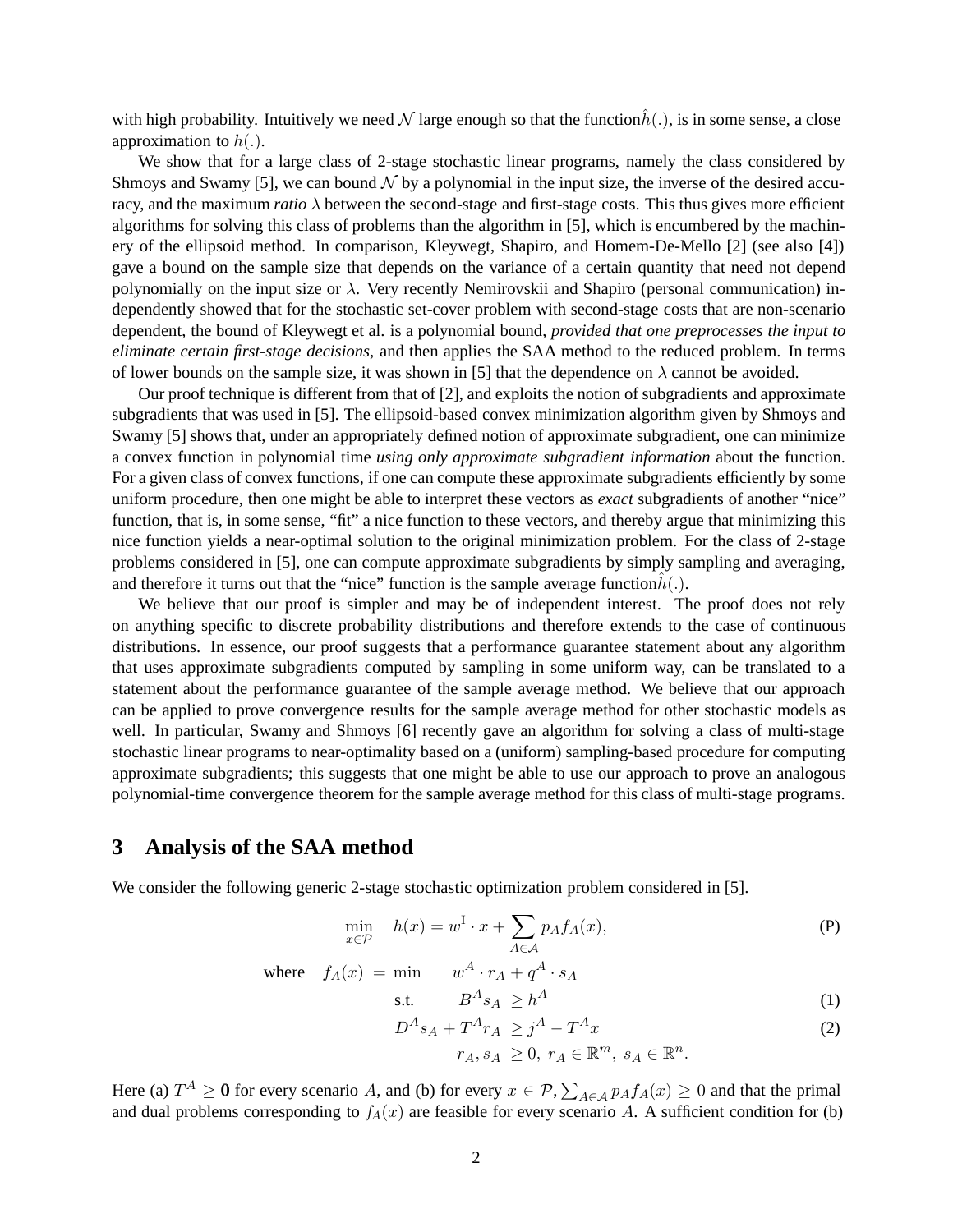is to insist that  $0 \le f_A(x) < +\infty$  at every point  $x \in \mathcal{P}$  and scenario  $A \in \mathcal{A}$ .  $\mathcal{P} \subseteq \mathbb{R}^m_{\geq 0}$  denotes the bounded feasible region of first-stage decisions and  $\mathbf{0} \in \mathcal{P}$ . Define  $\lambda = \max\left(1, \max_{A \in \mathcal{A}, S} \frac{w_S^{\overline{A}}}{w_S^{\overline{A}}} \right)$ ; we assume that  $\lambda$  is known. Let  $OPT$  be the optimum value. Shmoys and Swamy adapted the ellipsoid method to approximately solve (P), given only a black box to draw independent samples from the scenario distribution.

The corresponding sample average problem is

$$
\min_{x \in \mathcal{P}} \quad \hat{h}(x) = w^{\mathrm{I}} \cdot x + \sum_{A \in \mathcal{A}} \hat{p}_A f_A(x). \tag{SAA-P}
$$

where  $\hat{p}_A = \mathcal{N}_A/\mathcal{N}$  is the estimated probability of scenario A, N is the total number of samples, and  $\mathcal{N}_A$ denotes the number of times that scenario A occurs in those samples. We assume that the polytope  $\mathcal P$  is contained in the ball  $B(0, R) = \{x : ||x|| \le R\}$ , such that  $\ln R$  is polynomially bounded; Lemmas 6.2.4, 6.2.5 in [1] show that one can always obtain such an R. We show that for any  $\epsilon, \gamma > 0$ , we can bound N by no  $\epsilon$  is any  $\epsilon$  is any  $\epsilon$  is any  $\epsilon$  is any  $\epsilon$  is any  $\epsilon$  is any  $\epsilon$  is any  $\epsilon$  is any  $\epsilon$  is any  $\epsilon$ poly (input size,  $\lambda$ ,  $\frac{1}{\gamma}$ ,  $\ln\left(\frac{1}{\epsilon}\right)$ poly (input size,  $\lambda$ ,  $\frac{1}{\gamma}$ , ln( $\frac{1}{\epsilon}$ )), and have that with high probability,  $h(\hat{x}) \leq (1+\gamma) \cdot OPT + 8\epsilon$  where  $\hat{x}$  is any optimal solution to (SAA-P). Our proof uses the notion of a subgradient and an approxim defined below.

**Definition 3.1** *Let*  $g : \mathbb{R}^m \mapsto \mathbb{R}$  *be a function. We say that* d *is a subgradient of*  $g$  *at the point*  $u$  *if the inequality*  $g(v) - g(u) \ge d \cdot (v - u)$  *holds for every*  $v \in \mathbb{R}^m$ .

**Definition 3.2** *We say that*  $\hat{d}$  *is a* ( $\omega$ ,  $\mathcal{D}$ )*-subgradient of a function*  $g : \mathbb{R}^m \mapsto \mathbb{R}$  *at the point*  $u \in \mathcal{D}$  *if for every*  $v \in \mathcal{D}$ , *we have*  $g(x) = g(x) \ge \hat{d}_v(x, y) = g(x)$   $\omega g(x)$ *every*  $v \in \mathcal{D}$ , we have  $g(v) - g(u) \ge d \cdot (v - u) - \omega g(v) - \omega g(u)$ .

The above definition of an  $(\omega, \mathcal{D})$ -subgradient is slightly different and weaker than the notion of an  $(\omega, \mathcal{D})$ -subgradient as defined in [5] where one requires  $g(v) - g(u) \geq d \cdot (v - u) - \omega g(u)$ , since any vector that is an  $(\omega, \mathcal{D})$  subgradient according to the definition in [5] is clearly also an  $(\omega, \mathcal{D})$  subgradient vector that is an  $(\omega, \mathcal{D})$  subgradient according to the definition in [5] is clearly also an  $(\omega, \mathcal{D})$ -subgradient according to Definition 3.2. This distinction is however inconsequential; note that one could implement the algorithm in [5] using the notion of an approximate subgradient given by Definition 3.2. In the sequel, we will only use  $(\omega, \mathcal{P})$ -subgradients, which we abbreviate and denote as  $\omega$ -subgradients from now on. It is straightforward to show that both  $h(.)$  and  $h(.)$  are convex functions, and hence for both  $h(.)$  and  $h(.)$ , a well-defined subgradient exists at any given point.

The proof is based on two main ideas. As mentioned earlier, in the convex minimization algorithm of [5], the only information needed about the convex function to be minimized, is its subgradient or  $\omega$ -subgradient at any given point. The algorithm generates a sequence of ellipsoids of successively smaller volume starting with a ball that encloses the feasible region, using at each step a cut passing through the center of the current ellipsoid to chop off a half-ellipsoid and make progress; this cut is derived either through an infeasible inequality (which one can assume is determined uniquely using an arbitrary tie-breaking rule), or if the current center is feasible, then by a subgradient or an  $\omega$ -subgradient cut. Thus, if we have two functions  $g, \hat{g}: \mathbb{R}^m \mapsto \mathbb{R}$  that agree in terms of their (approximate) subgradients on P, specifically suppose at every  $x \in \mathcal{P}$  there is a vector  $d_x$  that is both a subgradient of  $\hat{g}(.)$  and an  $\omega$ -subgradient of  $g(.)$ , then using  $d_x$ to generate the cut at x would make the algorithm run *identically* on both the problems  $\min_{x \in \mathcal{P}} g(x)$  and  $\min_{x \in \mathcal{P}} \hat{g}(x)$ . So we would obtain a point that is simultaneously near-optimal for both functions g and  $\hat{g}$ . This only argues that there is one specific point that is near-optimal for both q and  $\hat{q}$ . But in fact, we will show that if g and  $\hat{q}$  agree in terms of their subgradients even on a sufficiently dense finite set  $G \subseteq \mathcal{P}$ (property (A) makes this precise), then *every* optimal solution to  $\min_{x \in \mathcal{P}} \hat{q}(x)$  is a near-optimal solution to  $\min_{x \in \mathcal{P}} g(x)$ .

Next, we show that with a polynomially bounded sample size N, functions  $h(.)$  and  $h(.)$  satisfy this "closeness-in-subgradient" property with high probability, so every optimal solution to the sample average problem is a near-optimal solution to  $(P)$ . Our method of using subgradients on a dense set  $G$  to identify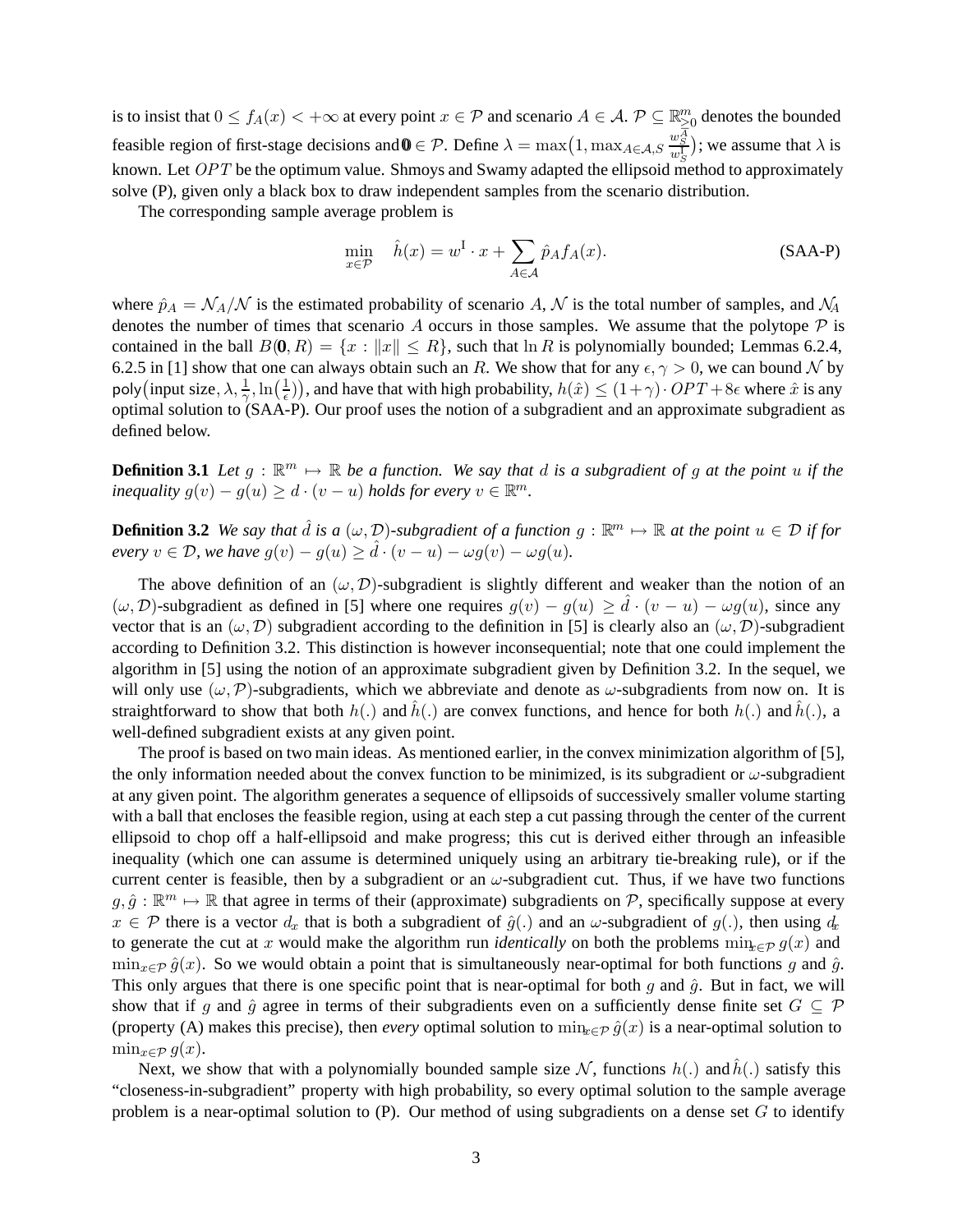closeness between  $h(.)$  and  $h(.)$  and prove the polynomial time convergence of the SAA method, is different<br>from that of Klaywest et al. [2] who show that if  $x^*$  is an optimal solution to (B), than the quantities from that of Kleywegt et al. [2] who show that if  $x^*$  is an optimal solution to (P), then the quantities  $h(x) - h(x^*)$  and  $\hat{h}(x) - \hat{h}(x^*)$  should be close to each other at every grid point x, and use this to prove the convergence result.

Let the functions h and h have Lipschitz constant (at most)  $K$ ,  $\epsilon$ ,  $\gamma > 0$  be two input parameters with  $\epsilon$  1 without loss of generality. Let  $N = \log(\frac{2KR}{R})$  and  $\epsilon$   $\epsilon$   $\gamma$ . We first construct a suitably dense  $\gamma \leq 1$  without loss of generality. Let  $N = \log(\frac{2KR}{\epsilon})$  and  $\omega = \frac{\gamma}{8N}$ . We first construct a suitably dense<br>"gridding" of the polytone  $\mathcal{D}$ . Let  $C' = \{x \in \mathcal{D} : x_1 = y_1 \}$ .  $\left(\frac{\epsilon}{\epsilon}\right)$ ,  $y_1 \in \mathbb{Z}$  for all "gridding" of the polytope P. Let  $G' = \{x \in \overline{P} : x_i = n_i \cdot (\frac{\epsilon^{S(Y)}}{KN\sqrt{m}}), n_i \in \mathbb{Z} \text{ for all } i = 1, ..., m\}$  and  $G = G' \cup \{x + t(y - x), y + t(x - y) : x, y \in G', t = 2^{-i}, i = 1, ..., N\}$ . Note that for every  $x \in \mathcal{P}$ <br>there exists  $x' \in G'$  such that  $||x - x'|| < \epsilon$ . We say that functions  $g : \mathbb{P}^m \mapsto \mathbb{P}$  and  $\hat{g} : \mathbb{P}^m \mapsto \mathbb{P}$  satisfy there exists  $x' \in G'$  such that  $||x - x'|| \le \frac{\epsilon}{KN}$ . We say that functions  $g : \mathbb{R}^m \mapsto \mathbb{R}$  and  $\hat{g} : \mathbb{R}^m \mapsto \mathbb{R}$  satisfy property (A) if

at every point 
$$
x \in G
$$
, there exists  $d_x \in \mathbb{R}^m$  such that  
\n1)  $d_x$  is a subgradient of  $\hat{g}(.)$  at x, and  
\n2)  $d_x$  is an  $\omega$ -subgradient of  $g(.)$  at x.

**Lemma 3.3** Let  $g : \mathbb{R}^m \mapsto \mathbb{R}$  and  $\hat{g} : \mathbb{R}^m \mapsto \mathbb{R}$  be any two convex functions with Lipschitz constant (at *most)* K *that satisfy property* (A). Then,  $g(\hat{x}) \leq (1 + \gamma)g(x^*) + 8\epsilon$  where  $x^*$  and  $\hat{x}$  are points in  $P$  *that* respectively minimize functions  $g(x)$  and  $\hat{g}(x)$ *respectively minimize functions*  $g(.)$  *and*  $\hat{g}(.)$ *.* 

**Proof :** For ease of understanding, consider first the case when  $\hat{x} \in G$ . We will argue that there is a point  $x$  near  $\hat{x}$  such that  $g(x)$  is close to  $g(x^*)$  and from this it will follow that  $g(\hat{x})$  is close to  $g(x$ x near  $\hat{x}$  such that  $g(x)$  is close to  $g(x^*)$ , and from this it will follow that  $g(\hat{x})$  is close to  $g(x^*)$ . Let  $\tilde{x}$  be the point in G' closest to  $x^*$ , so  $\|\tilde{x} - x^*\| \le \frac{\epsilon}{KN}$  and  $g(\tilde{x}) \le g(x^*) + \epsilon$ . Let  $y = \hat{x}\left(1 - \frac{1}{2^N}\right) + \left(\frac{1}{2^N}\right)\tilde{x} \in G$ <br>and consider the vector d, given by property (A). It must be that  $d_{\epsilon}$ ,  $(\hat{x} - y) \le 0$ , and consider the vector  $d_y$  given by property (A). It must be that  $d_y \cdot (\hat{x} - y) \le 0$ , otherwise we would<br>have  $\hat{a}(\hat{x}) \ge \hat{a}(y)$  contradicting the optimality of  $\hat{x}$ . So, by the definition of an usubaradient, we have have  $\hat{g}(\hat{x}) > \hat{g}(y)$  contradicting the optimality of  $\hat{x}$ . So, by the definition of an  $\omega$ -subgradient, we have  $g(y) \leq \frac{1+\omega}{1-\omega} \cdot g(\tilde{x}) \leq (1+4\omega)g(\tilde{x}) \leq (1+\gamma)g(x^*) + 2\epsilon$  since  $\omega = \frac{\gamma}{8N} \leq \frac{1}{4}$ . Also  $\|\hat{x}-y\| = \frac{\|\hat{x}-\tilde{x}\|}{2^N} \leq \frac{\epsilon}{K}$ since  $\|\hat{x} - \tilde{x}\| \leq 2R$ . So,  $g(\hat{x}) \leq g(y) + \epsilon \leq (1 + \gamma)g(x^*) + 3\epsilon$ .<br>Now consider the case when  $\hat{x} \notin C'$ . Let  $\bar{x}$  be the point in

Now consider the case when  $\hat{x} \notin G'$ . Let  $\bar{x}$  be the point in  $G'$  closest to  $\hat{x}$ , so  $\|\bar{x} - \hat{x}\| \le \frac{\epsilon}{KN}$  and  $0 \le \hat{a}(\hat{x}) + \frac{\epsilon}{N}$ . For any  $u \in G$  if we consider d, given by property (A), then whereas  $d_x(\hat{x} \hat{g}(\bar{x}) \leq \hat{g}(\hat{x}) + \frac{\epsilon}{N}$ . For any  $y \in G$ , if we consider  $d_y$  given by property (A), then whereas  $d_y \cdot (\hat{x} - y) \leq 0$  it need not be that  $d_y \cdot (\bar{x} - y) \leq 0$  so we have to argue a little differently. Note that howeve need not be that  $d_y \cdot (\bar{x}-y) \le 0$ , so we have to argue a little differently. Note that however  $d_y \cdot (\bar{x}-y) \le \frac{\epsilon}{N}$ , otherwise we would have  $\hat{g}(\hat{x}) > \hat{g}(y)$ . Let  $y_0 = \tilde{x}$ , and  $y_i = (\bar{x} + y_{i-1})/2$  for  $i = 1, ..., N$ . Since each  $y_i \in G$ , we have  $d_{y_i} \cdot (y_{i-1} - y_i) = -d_{y_i} \cdot (\bar{x} - y_i) \ge -\frac{\epsilon}{N}$ , and because  $d_{y_i}$  is an  $\omega$ -subgradient of g(.) at  $y_i, g(y_i) \leq (1 + 4\omega)g(y_{i-1}) + \frac{\epsilon}{N(1 - 4\omega)}$  $\frac{\epsilon}{N(1-\omega)}$ . This implies that  $g(y_N) \leq (1+4\omega)^N g(\tilde{x}) + \frac{\epsilon(1+4\omega)^N}{(1-\omega)} \leq$  $(1 + \gamma)g(x^*) + 2\epsilon + 4\epsilon$ . So  $g(\hat{x}) \leq g(y_N) + 2\epsilon \leq (1 + \gamma)g(x^*) + 8\epsilon$ .

Now we show that  $h(.)$  and  $\hat{h}(.)$  satisfy property (A). First, as in [5], we show that to get an  $\omega$ subgradient, it suffices to approximate each component of a subgradient to within a certain additive error. Then, we argue that with a large enough sample size, at any point  $x \in \mathcal{P}$ , there is a subgradient ofh(.) that is component-wise close to a subgradient of  $h(.)$  with high probability. Finally, we bound the size of G, and show that we can set  $\mathcal N$  large enough, keeping it polynomially bounded, so that property (A) holds with high probability.

**Lemma 3.4** *Let* d *be a subgradient of*  $h(.)$  *at the point*  $x \in P$ *, and suppose that d is a vector such that*  $\hat{d}g \in [dg - (gg^1 - ds^2 + (gg^1 - ds^2 + ds^2)]$  for all S. Then  $\hat{d}$  is an  $\omega$  subgradient of  $h(.)$  at x.  $\hat{d}_S \in [d_S - \omega w_S^{\mathrm{I}}, d_S + \omega w_S^{\mathrm{I}}]$  for all S. Then  $\hat{d}$  is an  $\omega$ -subgradient of  $h(.)$  at x.

**Proof :** The proof is almost exactly as in [5]. Let  $y \in \mathcal{P}$ . Then,  $h(y) - h(x) \geq d \cdot (y - x) = d \cdot (y - x) + (d \cdot \hat{A}) \cdot (y - x)$ . Since  $x \in \mathcal{X} \times \mathcal{Q}$  for all S the latter term is at least.  $(d-d) \cdot (y-x)$ . Since  $x_S, y_S \ge 0$  for all S, the latter term is at least

$$
\sum_{S:d_S \leq \hat{d}_S} (d_S - \hat{d}_S) y_S + \sum_{S:\hat{d}_S \leq d_S} (\hat{d}_S - d_S) x_S \geq \sum_S (-\omega w_S^{\mathbf{I}} y_S - \omega w_S^{\mathbf{I}} x_S) \geq -\omega h(y) - \omega h(x).
$$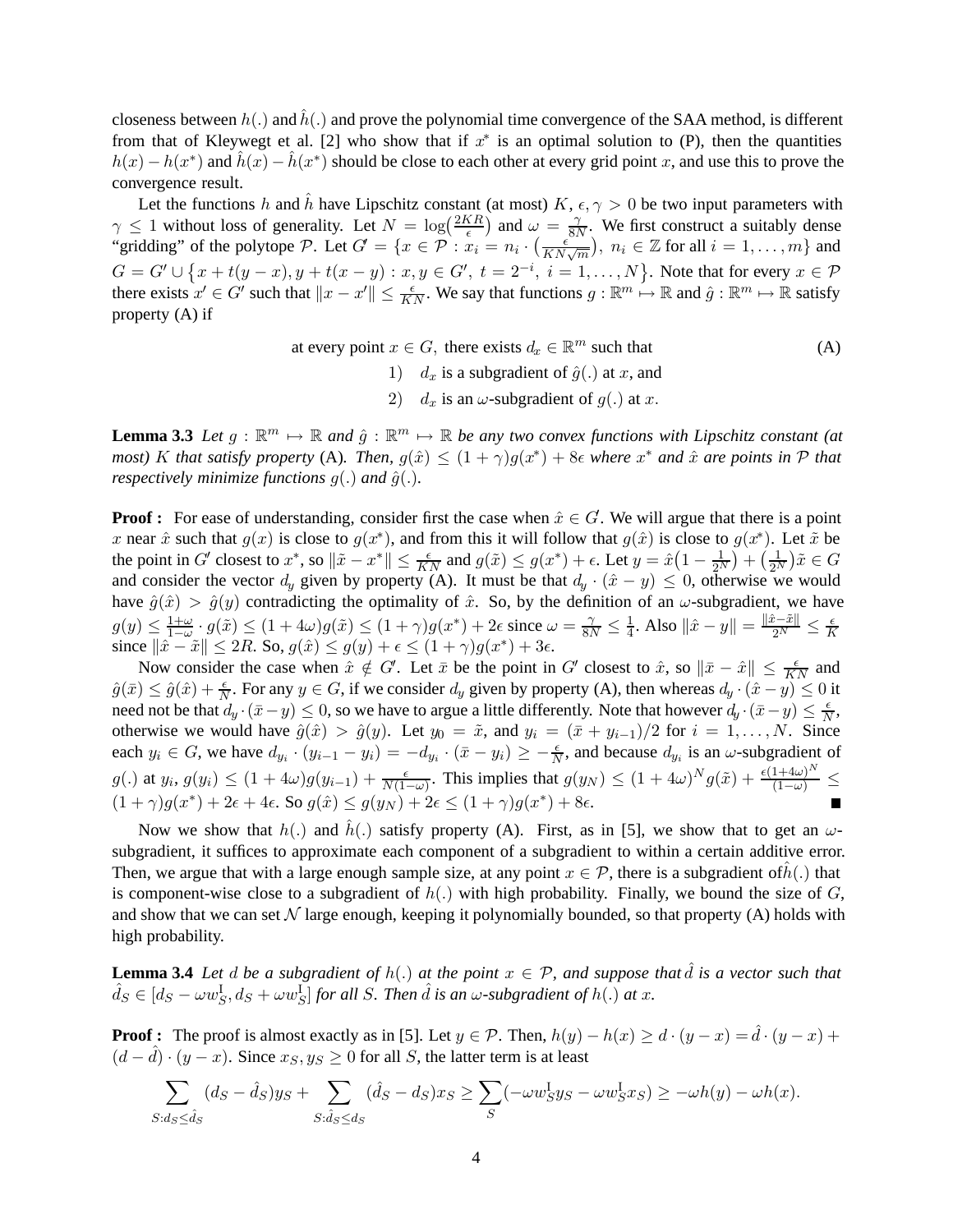Recall that  $\lambda = \max(1, \max_{A \in \mathcal{A}, S} \frac{w_S^A}{w_S^A})$ . Consider any point  $x \in \mathcal{P}$ , and let  $(u_A^*, z_A^*)$  be an optimal solution to the dual of  $f_A(x)$ . where  $z_A^*$  is the dual multiplier corresponding to inequalities (2). It is shown<br>in [5] that the vector  $d = w^I$   $\sum_{n \in \mathbb{Z}} p(A)T x^*$  is a subgradient of  $h(x)$  at x and  $||d|| \leq \lambda ||w^I||$ . S in [5] that the vector  $d = w^I - \sum_A p_A (T^A)^T z^*_A$  is a subgradient of  $h(.)$  at x and  $||d|| \le \lambda ||w^I||$ . So the Lipschitz constant of  $h(.)$  is at most  $K = \lambda ||w^I||$ . The sample average function  $\hat{h}(.)$  is of the same form as  $h(.)$  only with a different probability distribution. so  $h(.)$ , only with a different probability distribution, so

$$
\hat{d} = w^{\mathrm{I}} - \sum_{A} \hat{p}_A (T^A)^{\mathrm{T}} z_A^* \tag{3}
$$

is a subgradient of  $h(.)$  at x and the Lipschitz constant of  $h(.)$  is also at most K. Observe that d is just<br> $u^{\text{d}} - (T^A)^\text{T} z^*$  averaged over the scenarios sampled to construct  $\hat{h}(\cdot)$  since  $\hat{u}_\text{d} = \mathcal{N}_\text{d}/\math$  $w^{\text{I}} - (T^A)^{\text{T}} z_A^*$  averaged over the scenarios sampled to construct  $\hat{h}(.)$  since  $\hat{p}_A = \mathcal{N}_A/\mathcal{N}$ , and and  $E[\hat{d}] = d$ <br>where the expectation is over these samples. Also for any scenario A component S of  $v^{\text{$ where the expectation is over these samples. Also for any scenario A, component S of  $w = (T^A)^T z_A^*$  lies<br>in [A)  $w^A$  l since the dual has the constraint  $(T^{A})^T z \leq C w^{\text{III}}$ . The following large shows that  $\hat{d}$  will in  $[-\lambda w_S^{\text{I}}, w_S^{\text{I}}]$  since the dual has the constraint  $(T^A)^{\text{T}} z_A \leq w_S^{\text{II}}$ . The following lemma shows that  $\hat{d}$  will be component wise close to d with high probability, and is therefore an approximate subgradi be component-wise close to d with high probability, and is therefore an approximate subgradient of  $g(.)$  at  $x$  by Lemma 3.4.

**Lemma 3.5** *Let*  $X_i$ ,  $i = 1, ..., N = \frac{4(1+\alpha)^2}{c^2} \ln(\frac{2}{\delta})$  *be iid random variables where each*  $X_i \in [-a, b]$ ,<br> $a, b > 0$ ,  $a = \max(1, a/b)$ , and  $c$  is an arbitrary positive number *Let*  $X = (\sum X_i) / N$  and  $u = \mathbb{E}[X] =$  $a, b > 0, \alpha = \max(1, a/b)$ *, and c is an arbitrary positive number. Let*  $X = (\sum_i X_i) / N$  *and*  $\mu = \mathbb{E}[X]$ <br> $\mathbb{E}[X] = \text{Area Pr}[X \subseteq [a, a, b, a] \cup [a, b] \ge 1$  $[X_i]$ . Then  $\Pr[X \in [\mu - cb, \mu + cb]] \geq 1 - \delta$ .

**Proof :** Let  $Y_i = X_i + a \in [0, a + b]$  and  $Y = \sum_i Y_i$ . Let  $\mu' = \mathbb{E}[Y_i] = \mu + a$ . We have  $\Pr[\hat{X} > \mu + a]$ .  $\Pr[Y_i > \Pr[Y_i] = \mu + a \cdot \Pr[Y_i > \mu + a]$  $\mu + cb$  = Pr[ $Y > E[Y](1 + cb/\mu')$ ], and Pr[ $X < \mu - cb$  = Pr[ $Y < E[Y](1 - cb/\mu')$ ]. Let  $\nu = cb/\mu'$ <br>Note that  $\nu' < a + b$ . Since the variables  $Y_a$  are independent we can use Chernoff bounds here. The latter  $[Y](1+cb/\mu')$ , and  $Pr[X < \mu - cb] = Pr[Y < E[Y](1 - cb/\mu')$ . Let  $\nu = cb/\mu'$ . Note that  $\mu' \le a + b$ . Since the variables  $Y_i$  are independent we can use Chernoff bounds here. The latter probability,  $Pr[Y < E[Y](1 - \nu)]$ , is at most e  $-\frac{\nu^2 s \mu'}{2(a+b)} = e$  $-\frac{(cb)^2s}{2\mu'(a+b)} \leq \frac{\delta}{2}$ . To bound  $\Pr[Y > E[Y](1+\nu)]$ we consider two cases. If  $\nu > 2e - 1$ , then this quantity is at most  $2^{-\frac{(1+\nu)s\mu'}{a+b}}$  (see, e.g., [3], Chapter 4), which is bounded by  $2^{-\frac{\nu s \mu'}{a+b}} \leq \frac{\delta}{2}$ . If  $\nu \leq 2e - 1$ , then the probability is at most e  $e^{-\frac{\nu^2 s \mu'}{4(a+b)}} = e$  $-\frac{(cb)^2s}{4\mu'(a+b)} \leq \frac{\delta}{2}.$ So using the union bound,  $Pr[\dot{X} \notin [\mu - cb, \mu + cb]] \le \delta$ .

**Theorem 3.6** *With probability at least*  $1 - \delta$ *, any optimal solution*  $\hat{x}$  *to the sample average problem constructed with at most* poly $(\text{input size}, \frac{1}{\gamma}, \ln(\frac{1}{\epsilon}), \ln(\frac{1}{\delta}))$  *samples, satisfies,*  $h(\hat{x}) \leq (1 + \gamma) \cdot OPT + 8\epsilon$ .

**Proof :** We will satisfy property (A) with probability  $1 - \delta$ . Let  $n = |G|$ . Recall that  $N = \log(\frac{2KR}{\epsilon})$ <br>and  $\omega = \mathcal{X}$ . Note that  $\log(KR)$  is polynomially bounded in the input size. Using Lemmas 3.5 and 3.4 by and  $\omega = \frac{\gamma}{8N}$ . Note that  $\log(KR)$  is polynomially bounded in the input size. Using Lemmas 3.5 and 3.4 by taking  $\mathcal{N} = \frac{4(1+\lambda)^2}{3\omega^2} \ln\left(\frac{2mn}{\delta}\right)$  samples to construct  $\hat{h}(.)$ , at any point x, the subgradient  $\hat{d}_x$  of  $\hat{h}(.)$  given by (3) is an  $\omega$ -subgradient of  $h(.)$  with probability at least  $1 - \delta/n$ . So with probability at least  $1 - \delta, d_x$  is an  $\omega$ -subgradient of  $h(.)$  at every point  $x \in C$  $\omega$ -subgradient of h(.) at *every* point  $x \in G$ .<br>To bound x, note that  $x \le 3N(|G'|)$ .

To bound n, note that  $n \leq 2N\binom{|G'|}{2} \leq N|G'|^2$ . Each grid cell of G' contains a ball of radius  $r = \frac{\epsilon}{2KN\sqrt{m}}$  and therefore has volume at least  $r^mV_m$  where  $V_m$  is the volume of the unit ball in m dimensions. The grid cells are pairwise disjoint (volume-wise), and have total volume at most vo $(B(0, R)) \le R^m V_m$ <br>  $\sum_{n=0}^{\infty} \sum_{n=0}^{\infty} (B(n, R)) \cdot S_n |\mathcal{S}'| \le (2KNR\sqrt{m})^m$ since  $P \subseteq B(0, R)$ . So  $|G'| \leq \left(\frac{2KNR\sqrt{m}}{\epsilon}\right)^m$ . Plugging this above, we get that  $\mathcal{N} = O\left(\lambda^2 N^2 \ln\left(\frac{2mNn'}{\delta}\right)/\gamma^2\right)$  $O(m\lambda^2 \log^2(\frac{2KR}{\epsilon}) \ln(\frac{2KRm}{\epsilon \delta}))$  which is poly (input size,  $\frac{1}{\gamma}, \ln(\frac{1}{\epsilon}), \ln(\frac{1}{\delta})$ ).

As shown in [5], under the slight assumption that for every  $x \in \mathcal{P}$  and scenario A, either  $f_A(x)$  is minimized at  $x = 0$ , or the total cost  $w^I \cdot x + f_A(x) \ge 1$ , by sampling  $\lambda \ln(\frac{1}{\delta})$  times initially, one can detect